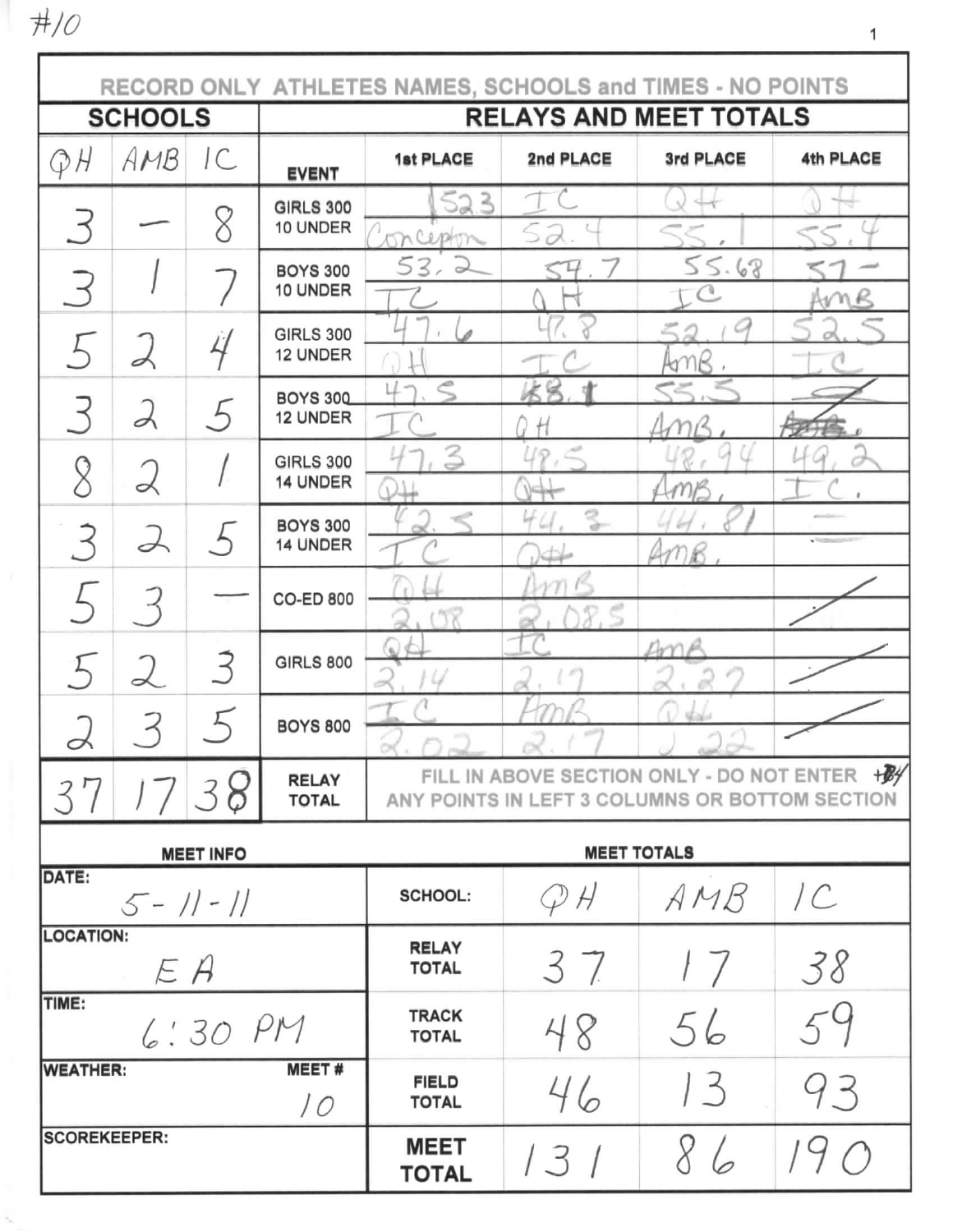$\#/O$ 

| <b>SCHOOLS</b> |     |          | <b>TRACK (SPRINTS &amp; MILE)</b>                                                                                                                                                                                                                                                                                                                                                                                                        |                                                         |  |  |  |  |
|----------------|-----|----------|------------------------------------------------------------------------------------------------------------------------------------------------------------------------------------------------------------------------------------------------------------------------------------------------------------------------------------------------------------------------------------------------------------------------------------------|---------------------------------------------------------|--|--|--|--|
| QН             | AMB | C        |                                                                                                                                                                                                                                                                                                                                                                                                                                          | <b>1st PLACE</b><br>2nd PLACE<br>3rd PLACE<br>4th PLACE |  |  |  |  |
|                |     |          |                                                                                                                                                                                                                                                                                                                                                                                                                                          | 1 d                                                     |  |  |  |  |
|                |     |          |                                                                                                                                                                                                                                                                                                                                                                                                                                          | ã                                                       |  |  |  |  |
|                |     |          |                                                                                                                                                                                                                                                                                                                                                                                                                                          | $-36$                                                   |  |  |  |  |
|                |     |          |                                                                                                                                                                                                                                                                                                                                                                                                                                          | G.<br>Þ                                                 |  |  |  |  |
|                |     |          | GIRLS 9                                                                                                                                                                                                                                                                                                                                                                                                                                  |                                                         |  |  |  |  |
|                |     |          |                                                                                                                                                                                                                                                                                                                                                                                                                                          |                                                         |  |  |  |  |
|                |     |          | BOYS <sub>9</sub>                                                                                                                                                                                                                                                                                                                                                                                                                        |                                                         |  |  |  |  |
|                |     |          |                                                                                                                                                                                                                                                                                                                                                                                                                                          |                                                         |  |  |  |  |
|                |     | $\alpha$ | RECORD ONLY ATHLETES NAMES, SCHOOLS and TIMES - NO POINTS<br><b>EVENT</b><br>GIRLS 8<br><b>BOYS 8</b><br>Ao.<br>U<br>ands<br>) 3 P<br>$\mathcal{O}$<br>fict is<br>GIRLS 10<br>BOYS 10<br>GIRLS 11<br>ano<br><b>BOYS 11</b><br>GIRLS 12<br>U<br><b>BOYS 12</b><br>F<br>er s<br>直送さ<br>eeran Kreskca<br>$2\cos 2a$<br>2<br>GIRLS 13<br>BOYS <sub>13</sub><br>GIRLS 14<br>Greenan<br>22<br>MAT NO.<br>BOYS 14<br>Guhan<br><b>GIRLS MILE</b> |                                                         |  |  |  |  |
|                |     |          |                                                                                                                                                                                                                                                                                                                                                                                                                                          |                                                         |  |  |  |  |
|                | 6   | 2        |                                                                                                                                                                                                                                                                                                                                                                                                                                          |                                                         |  |  |  |  |
|                |     |          |                                                                                                                                                                                                                                                                                                                                                                                                                                          |                                                         |  |  |  |  |
|                |     |          |                                                                                                                                                                                                                                                                                                                                                                                                                                          |                                                         |  |  |  |  |
| Q              |     |          |                                                                                                                                                                                                                                                                                                                                                                                                                                          |                                                         |  |  |  |  |
|                |     | 2        |                                                                                                                                                                                                                                                                                                                                                                                                                                          |                                                         |  |  |  |  |
|                |     |          |                                                                                                                                                                                                                                                                                                                                                                                                                                          |                                                         |  |  |  |  |
|                |     |          |                                                                                                                                                                                                                                                                                                                                                                                                                                          |                                                         |  |  |  |  |
|                |     |          |                                                                                                                                                                                                                                                                                                                                                                                                                                          |                                                         |  |  |  |  |
|                |     |          |                                                                                                                                                                                                                                                                                                                                                                                                                                          |                                                         |  |  |  |  |
|                |     |          |                                                                                                                                                                                                                                                                                                                                                                                                                                          |                                                         |  |  |  |  |
|                |     |          |                                                                                                                                                                                                                                                                                                                                                                                                                                          |                                                         |  |  |  |  |
|                |     |          |                                                                                                                                                                                                                                                                                                                                                                                                                                          |                                                         |  |  |  |  |
|                |     |          |                                                                                                                                                                                                                                                                                                                                                                                                                                          |                                                         |  |  |  |  |
|                |     |          |                                                                                                                                                                                                                                                                                                                                                                                                                                          |                                                         |  |  |  |  |
|                |     |          |                                                                                                                                                                                                                                                                                                                                                                                                                                          | 'a<br>7Î<br>$11 + 13012$<br>40 A A<br>¥                 |  |  |  |  |
|                |     |          |                                                                                                                                                                                                                                                                                                                                                                                                                                          |                                                         |  |  |  |  |
|                |     |          |                                                                                                                                                                                                                                                                                                                                                                                                                                          |                                                         |  |  |  |  |
|                |     |          |                                                                                                                                                                                                                                                                                                                                                                                                                                          |                                                         |  |  |  |  |
|                |     |          | <b>BOYS MILE</b>                                                                                                                                                                                                                                                                                                                                                                                                                         |                                                         |  |  |  |  |
|                |     |          |                                                                                                                                                                                                                                                                                                                                                                                                                                          |                                                         |  |  |  |  |
|                | 56  | 59       | <b>TRACK</b>                                                                                                                                                                                                                                                                                                                                                                                                                             | FILL IN ABOVE SECTION ONLY - DO NOT ENTER<br>13         |  |  |  |  |
|                |     |          | <b>TOTAL</b>                                                                                                                                                                                                                                                                                                                                                                                                                             | ANY POINTS IN LEFT 3 COLUMNS                            |  |  |  |  |